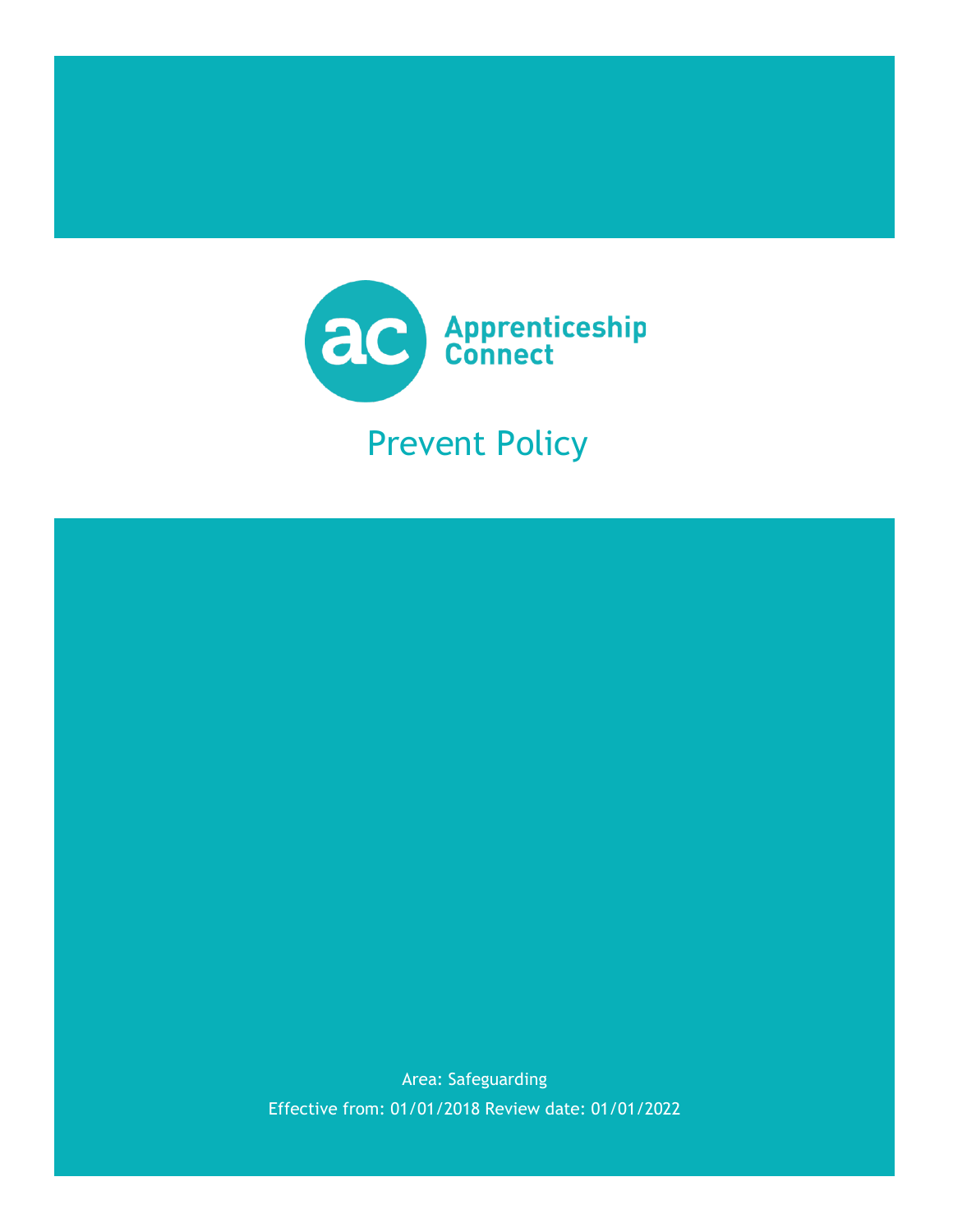# **Contents**

## <span id="page-1-0"></span>Prevent Policy

## **1. Policy Statement**

- 1.1 Apprenticeship Connect is committed to the safeguarding people from the threat of terrorism and the risk of being radicalised and radicalising others. Apprenticeship Connect fully recognises our responsibilities for protecting all people and particularly vulnerable groups. Our policy applies to all staff, learners, contractors, visitors and volunteers working on behalf, of or in conjunction with Apprenticeship Connect.
- 1.2 This policy has been developed in accordance with:
	- Counter-Terrorism and Security Act 2015
	- Revised Prevent duty guidance: for England and Wales
- 1.3 This policy is in line with the statutory Prevent duty guidance: for further education institutions in England and Wales.

Further, this policy recognises the following important and relevant pieces of safeguarding related legislation:

- Safeguarding Children and Safer Recruitment in Education (2011)
- Safeguarding Vulnerable Groups Act (SVGA) (2006)
- Protection of Freedoms Act (2012)
- Revised Code of Practice for Disclosure and Barring Services Registered Persons (2015)
- Equality Act (2010)
- 1.4 There are six main principles of the organisation's Prevent strategy:
	- **1. Leadership and management** ensuring effective leadership and management of Prevent provision.
	- **2. Safer recruitment** ensuring that we operate safer recruitment practices.
	- **3. Training** raising awareness of Prevent throughout the organisation and ensuring staff are equipped with the appropriate skills and knowledge to support learners effectively and help keep them safe.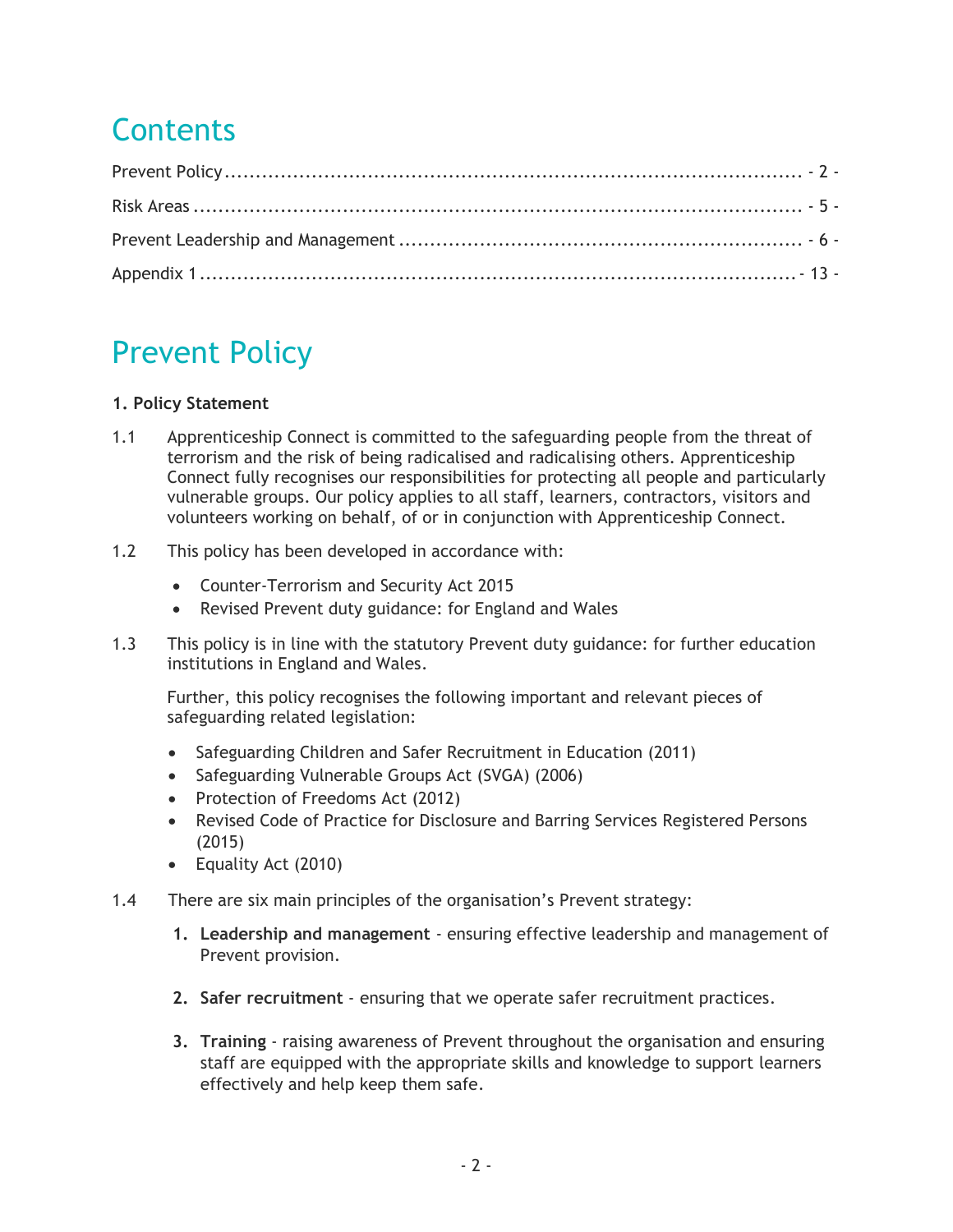- **4. Equipping, educating and empowering** raising awareness of Prevent among all our learners and ensuring that learners who are the most vulnerable are equipped with the skills and knowledge to keep them safe from radicalisation.
- **5. Reporting** developing and implementing procedures for identifying and reporting cases or suspected cases relating to the Prevent duty.
- **6. Culture** establishing safe environments in which vulnerable groups can learn and develop and establishing a culture where Prevent is taken seriously. Including the promotion of fundamental British values.
- 1.5 We recognise that because of the day-to-day contact with learners, our staff are well placed to observe the outward signs of radicalisation. Apprenticeship Connect will, therefore:
	- 1.5.1 establish and maintain an environment where learning is made safe and secure;
	- 1.5.2 ensure learners know that there are designated staff within Apprenticeship Connect whom they can approach if they are concerned or worried;
	- 1.5.3 include opportunities within our ongoing teaching, learning and assessment for learners to develop the skills to recognise signs of radicalisation;
	- 1.5.4 promote fundamental British values.
- 1.6 To support our commitment to the Prevent duty we will:
	- 1. Ensure that we have a designated person for Prevent (Prevent lead) who has received appropriate training and support for this role.
	- 2. Ensure that all staff are aware and understand their responsibilities concerning the Prevent duty, being alert to the signs and indicators of radicalisation and extremism, and referring any concerns directly to the Prevent lead.
	- 3. Ensure that effective safeguarding procedures are developed and implemented and monitored to ensure their effectiveness. These procedures are based on the 5R's approach of recognition, response, record, report, and refer.
	- 4. Ensure that we develop effective links with relevant external agencies and local Prevent coordinators and co-operate with any requirements of referral matters.
	- 5. Ensure that we keep written records of any Prevent concerns, even when there is no need to refer the matter to the relevant agencies.
	- 6. Ensure all records are stored securely and in accordance with the Data Protection Act 2018.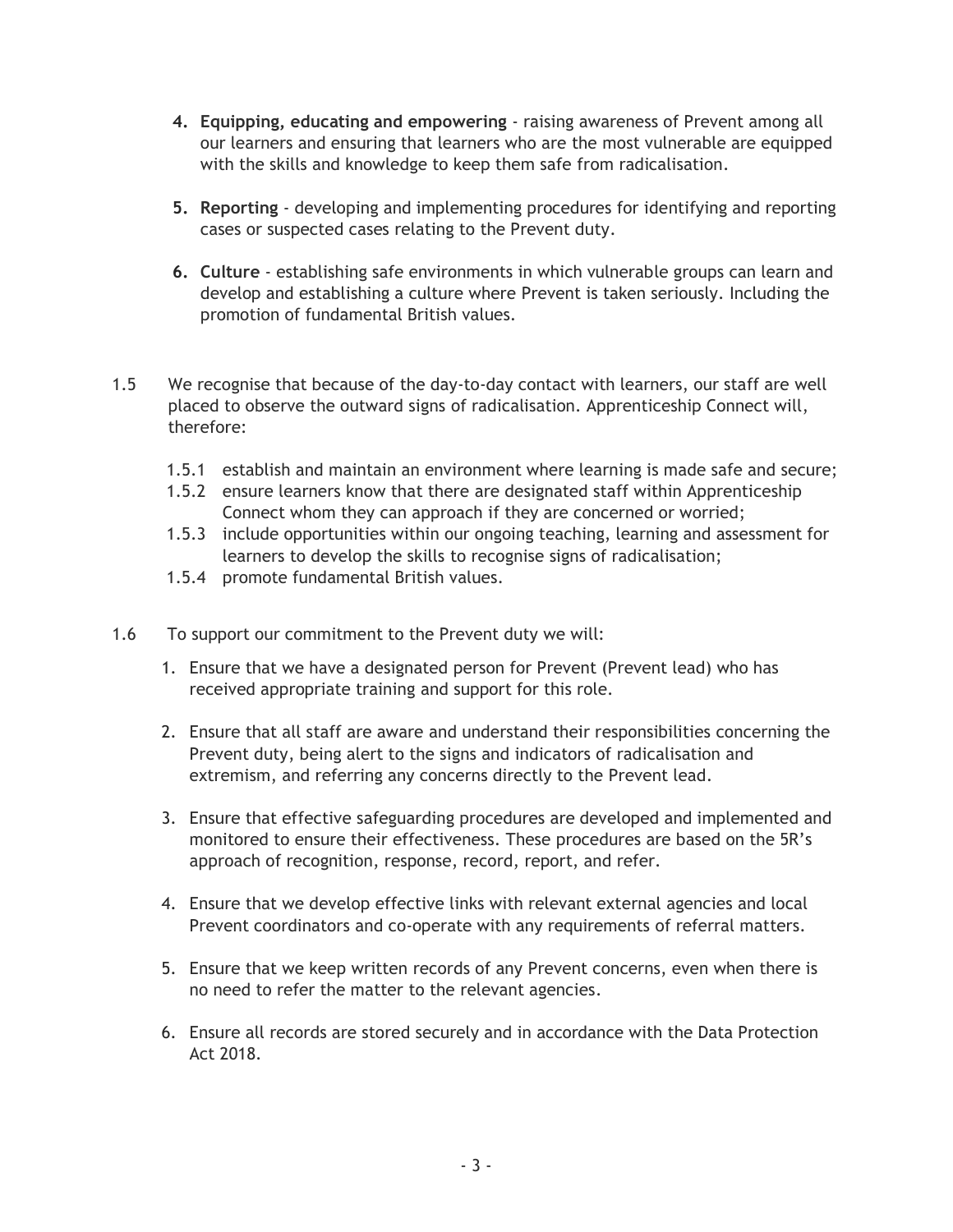## **2. Defintions**

#### 2.1 Radicalisation

'Radicalisation refers to the process by which a person comes to support terrorism and extremist ideologies associated with terrorist groups'. (Prevent Duty Guidance, p.12. 3 and Section 26 of the Counter-Terrorism and Security Act 2015).

Radicalisation is a process which somebody goes through to become involved in extremist activities or terrorism, from a starting point of having no particular strong opinions or being a moderate person through to holding some extremist views and it can be a process that happens online or in meeting people, and their conversations and their opinions are gradually changed over time (Saefgaurdung and Prevent Research Report 2017).

#### 2.2 Extremism

'Extremism is the vocal or active opposition to our fundamental values, including democracy, the rule of law, individual liberty, and respect and tolerance for different faiths and beliefs. We also regard calls for the death of members of our armed forces as extremist'. (The Counter Extremism Strategy 2015).

#### **3. Understanding Prevent**

- 3.1 Prevent is one of the four elements of CONTEST, the UK Government's counterterrorism strategy. According to the CONTEST strategy, Prevent aims to stop people from becoming terrorists or supporting terrorism. Prevent is therefore a proactive process of protecting and preventing individuals who may be vulnerable to radicalisation and therefore preventing terrorism and the support of terrorism.
- 3.2 Terrorist groups often draw on extremist ideology, developed by extremist organisations or individuals. People who radicalise others were once radicalised themselves.
- 3.3 The benefits of effective implementation of the Prevent duty include:
	- Protecting people from the effects of terrorism
	- Leaders and managers understand how to contrite to our Prevent duty and the wider CONTEST strategy
	- Staff are clear about individual responsibilities, roles and boundaries
	- When learners feel safe and secure, they can concentrate on learning
	- Vulnerable people are prevented from radicalisation
- 3.4 According to the Safeguarding and Radicalisation Research Report 2017, radicalisation can be seen as a two-stage process. The first stage encompasses an attitudinal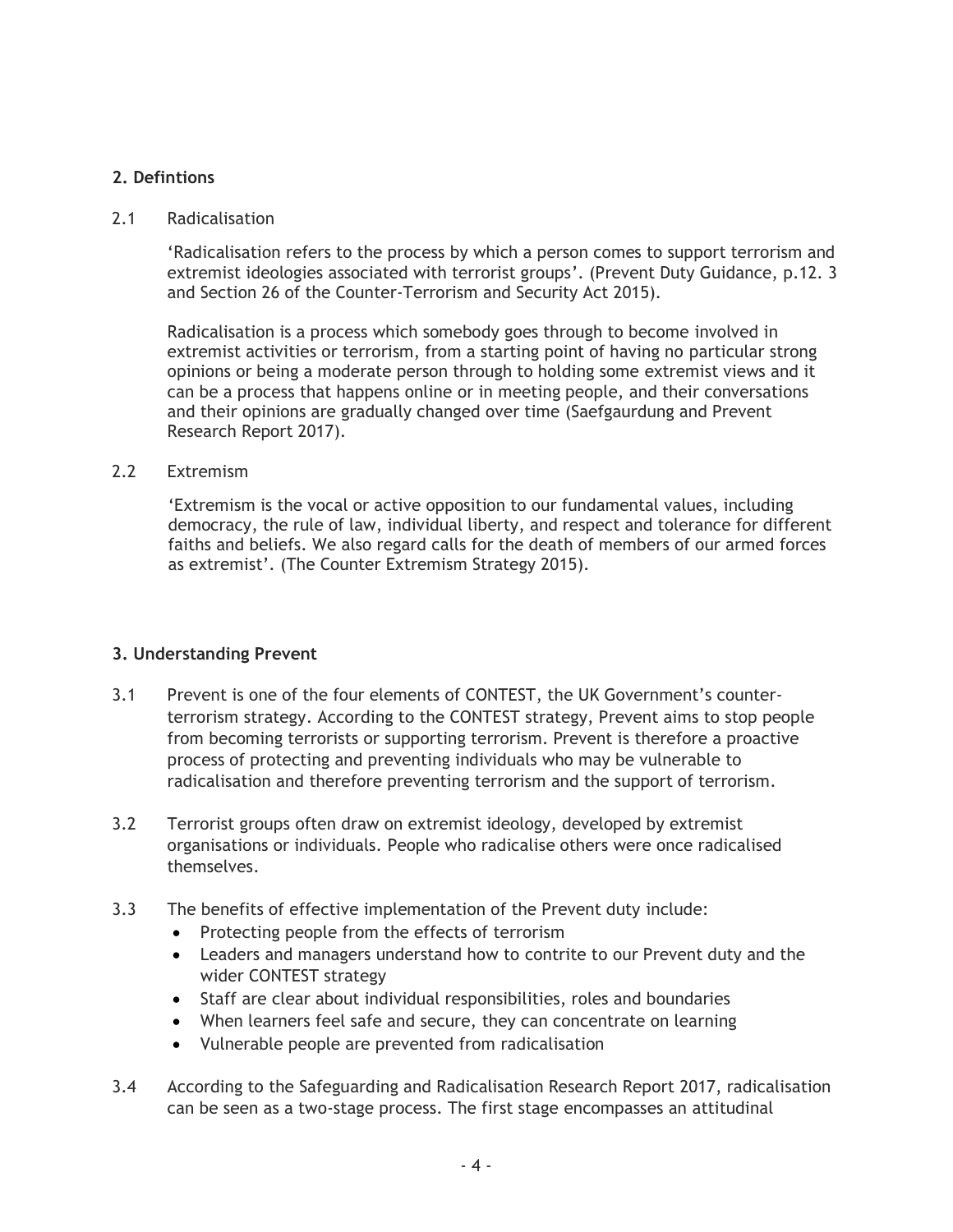journey, where a vulnerable individual begins to hold extremist views – vulnerabilities being influenced by background factors (e.g. criminality, troubled family background), experiences and influences (e.g. friends and family), and unmet psychological needs (e.g. for belonging and status). The second stage focuses on behaviours, where extremist views turn into violent actions influenced by social, emotional or experiential factors. Within both stages, there are opportunities to proactively and reactively support individuals and families to protect them from the risks of radicalisation.

## <span id="page-4-0"></span>Risk Areas

The following section defines and describes various types of Prevent risk areas. The organisation has sought to define the majority of types of risks however this may not represent an exhaustive list of all types of risks.

## **4. Risk Areas**

4.1 Online forums

Various extremist online forums exist that are a haven for radicalises, sympathisers, vulnerable people and terrorists. Extremist platforms are often unregulated and allow the sharing of extremist ideologies, materials and literature freely.

4.2 Social media

Social media platforms represent risks as extremist ideologies, materials and literature are shared routinely. Despite efforts to censor, restrict or prohibit certain types of material, individuals with mal-intent can bypass system filters through the use of disguised words, codes and imagery. Further, the pace of social media is such that even well-regulated platforms struggle to deal with extremist material as once shared online it is often copied to other locations on the web quickly.

4.3 Religious fundamentalism

It is important to express a distinction between fundamentalism, 'the unwavering attachment to a set of irreducible religious beliefs' and radicalisation, 'the process by which a person comes to support terrorism and extremists' (Social Science in Government, Safeguarding and Radicalisation 2017). A person could develop fundamentalist beliefs without radicalisation and a radicalised individual may not necessarily have fundamentalist beliefs, however, a radicalised person is motivated by extremist perspectives of religion. Notwithstanding this, individuals developing fundamentalist religious beliefs may become vulnerable to radicalisation.

4.4 Far-right extremism

Far-right extremism is the support for individuals, organisations and the belief in farright views.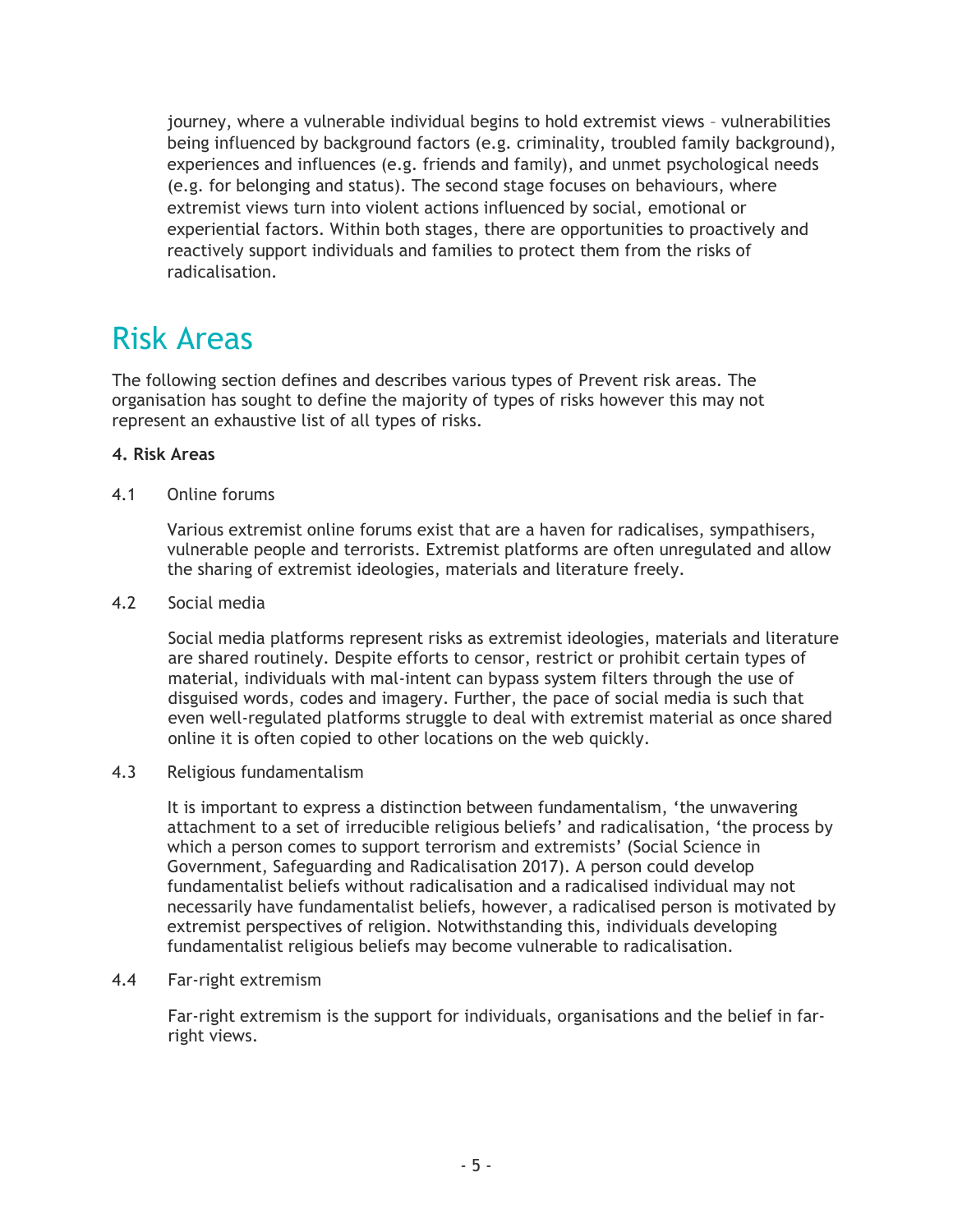## 4.5 Incels

Incel stands for 'involuntary celibate or involuntary celibacy'. Incel in the context of radicalisation is an (often) online community of men unable to form romantic relationships who develop perspectives of male supremacy, hatred for women and radical beliefs.

## 4.6 Children Missing in Education

A child is missing when their whereabouts are unknown, whatever the circumstances of their disappearance. These children have taken unauthorised absence and would not usually come within the definition of missing.

Children who are in the social care system may be more likely to run away than other children.

The person may be missing from care or home because they are suffering physical, sexual or emotional abuse and/or neglect. Children who go missing may be victims of sexual exploitation and trafficking. However, staff must be aware that a child missing in education may be due to radicalisation. Children/young people missing from education are also at risk of harm.

This policy covers those instances of absence where:

- 1. There is a repeated pattern of absence.
- 2. The reason for absence is unclear or unexplained.
- 3. A member of staff has concerns about the nature of the child's absence.

In these instances, Apprenticeship Connect's designated safeguarding lead should be consulted who may refer the case to the Prevent lead.

## <span id="page-5-0"></span>Prevent Leadership and Management

#### **5. Prevent Leadership and Management and Responsibilities**

- 5.1 Apprenticeship Connect has in place a Prevent team, key roles with designated responsibility include:
	- Gemma Stansfield, Designated Safeguarding Lead
	- Rafiq Adebambo, Prevent lead
- 5.2 The designated safeguarding lead is a member of Apprenticeship Connect's management team and the Prevent lead is a director. They have a key duty to take the lead responsibility for raising awareness within the organisation and dealing with issues relating to the Prevent duty.

This includes: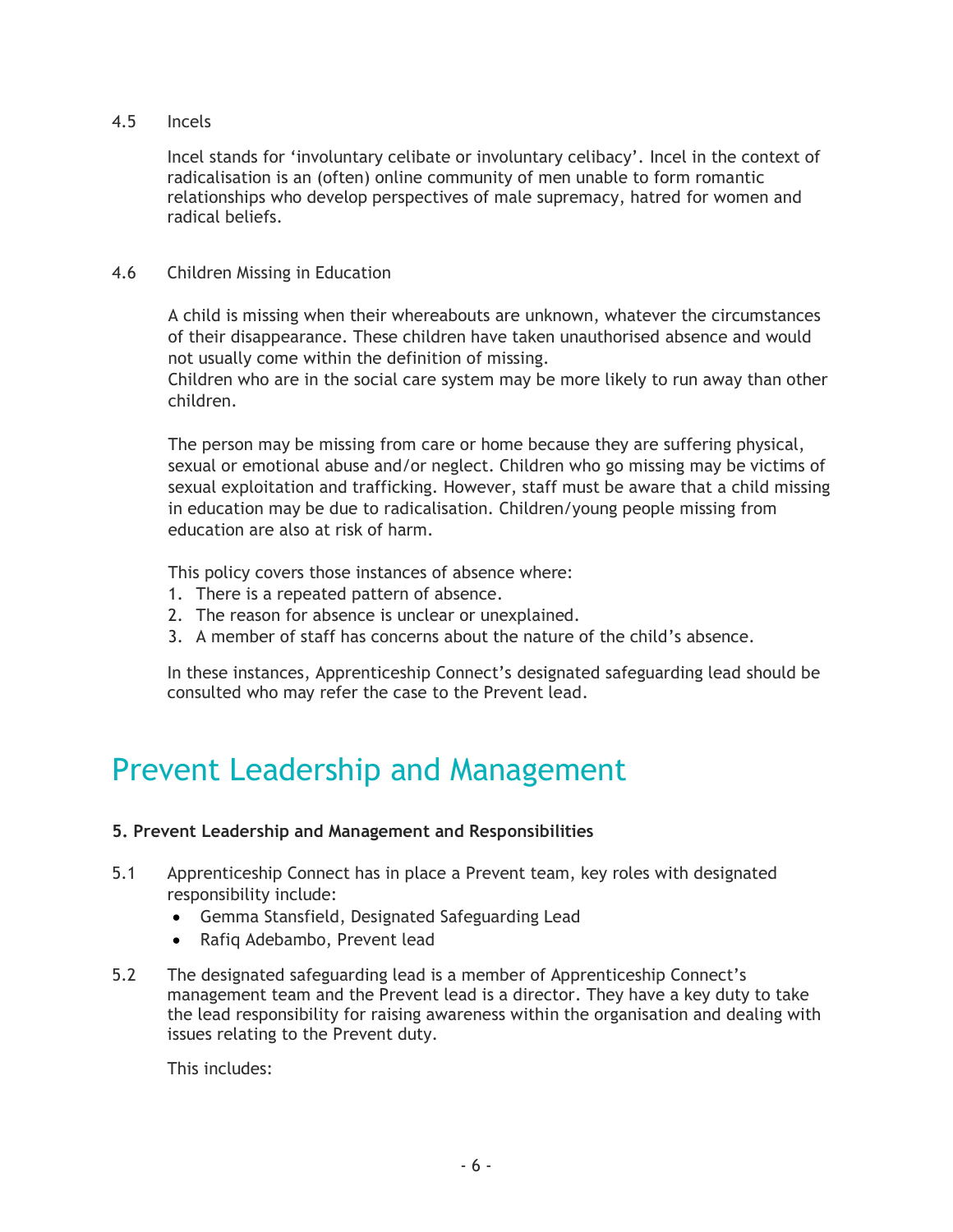- 1. Overseeing the referral of cases of radicalisation or allegations to Prevent coordinators and agencies such as the Police or Channel as appropriate.
- 2. Providing advice and support to other staff on issues relating to Prevent.
- 3. Maintaining a proper record of any Prevent referral, complaint or concern (even when the concern does not lead to a referral).
- 4. Ensuring that all staff receive training in children and vulnerable adult issues and are aware of Prevent procedures.
- 5.3 Apprenticeship Connect takes the view that all staff and learners are required to take shared responsibility for the protection and safety of children and vulnerable adults at Apprenticeship Connect's sites, employer sites and whilst online.
- 5.4 Processes are in place to check the suitability of staff and learners working directly with children and vulnerable adults. Some staff and learners across the company will be in regular or significant contact with children or vulnerable adults in the course of their teaching or other work. There is a commitment that such staff and learners have a satisfactory Disclosure and Barring Service (DBS) enhanced with a barred list check in place. Refer to the organisation's Safer Recruitment Policy and Disclosure and Barring Service (DBS) Policy.
- 5.5 Apprenticeship Connect has processes in place to ensure that external speakers/trainers on-site are checked. Please refer to the External Speaker Policy for the related procedures.

## **6. Implementation and Monitoring**

6.1 The organisation manages, monitors and plans its safeguarding activity through the following meetings:

Safeguarding Leadership Meeting

- A monthly meeting is held between the designated safeguarding lead and the Board representative
- Plan safeguarding leadership strategies including Prevent
- Case review
- Continuous improvement and the Prevent Action Plan

Safeguarding Management Meeting

- A monthly meeting is held between the designated safeguarding lead, deputy safeguarding lead and male safeguarding officer.
- Implementing safeguarding plans including Prevent
- Planning training for staff, learners and employers
- Discussing the themes from current cases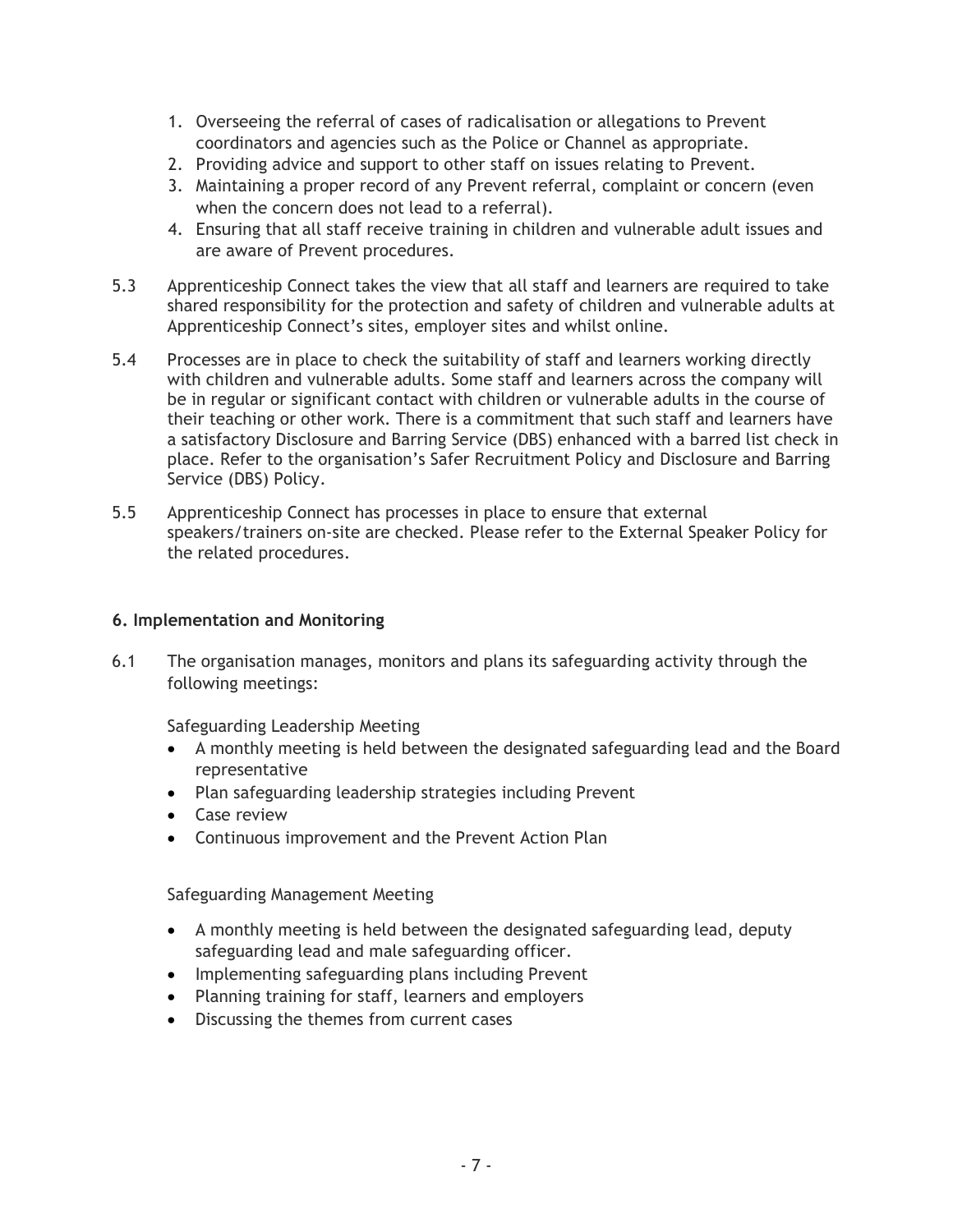## **7. Control Measures**

- 7.1 Apprenticeship Connect believes that everyone has rights as individuals and should be treated with dignity and respect. Apprenticeship Connect strives to provide a safe environment for any child or vulnerable adult in its care whilst they are studying, visiting premises or participating in Apprenticeship Connect activity.
- 7.2 Activities at Apprenticeship Connect that involve children or vulnerable adults are riskmanaged and will be supported by risk assessments and reasonable, proportionate adaptations to their activities as appropriate will be made.
- 7.3 As a condition of admission to certain programmes of study where they will come into close contact with children and vulnerable adults may be required to undergo a DBS check before the commencement of placement/training activity. Apprenticeship Connect is obliged to refuse admission if the DBS disclosures disqualify the applicant from practising in their chosen field.
- 7.4 Apprenticeship Connect has published procedures for reporting cases of suspected radicalisation or extremism. A full copy is set out in Appendix 1 of this document.
- 7.5 These procedures are issued to all members of staff and all new learners to the organisation during their induction. Further staff training (mandatory) is provided to all Apprenticeship Connect staff and renewed annually.

## **8. Safer Recruitment**

- 8.1 Apprenticeship Connect has written recruitment and selection procedures contained within the Safer Recruitment Policy. The policy and procedures are designed to safely recruit staff and provide a safe environment for children and vulnerable adults to learn in. Key aspects of the procedures and processes are as follows:
	- **1.** Job descriptions are available for all roles. All jobs contain explicit responsibility to adhere to the Prevent duty and promoting the welfare of learners having due regard to Apprenticeship Connect's Prevent Policy and Safeguarding Policy.
	- **2.** A person specification setting out the key selection criteria is available for all roles. The person specification includes demonstrating a commitment to safeguarding policies and the suitability to work with children and vulnerable adults.
	- **3.** Advertising of posts externally as appropriate.
	- **4.** A requirement for those appointed to produce documentary evidence of academic/vocational qualifications.
	- **5.** Standard interview questions for candidates who work with children and vulnerable adults to explore their suitability. Interviewers are advised to follow up on any gaps or discrepancies in the employment history of applicants.
	- **6.** Two satisfactory references are obtained for each successful applicant as a condition of their employment. The first reference should be the applicants existing or most recent employer. The second reference should also be from an employer. Character references are only used where an applicant has little or no work experience.
	- **7.** A policy on the recruitment of ex-offenders.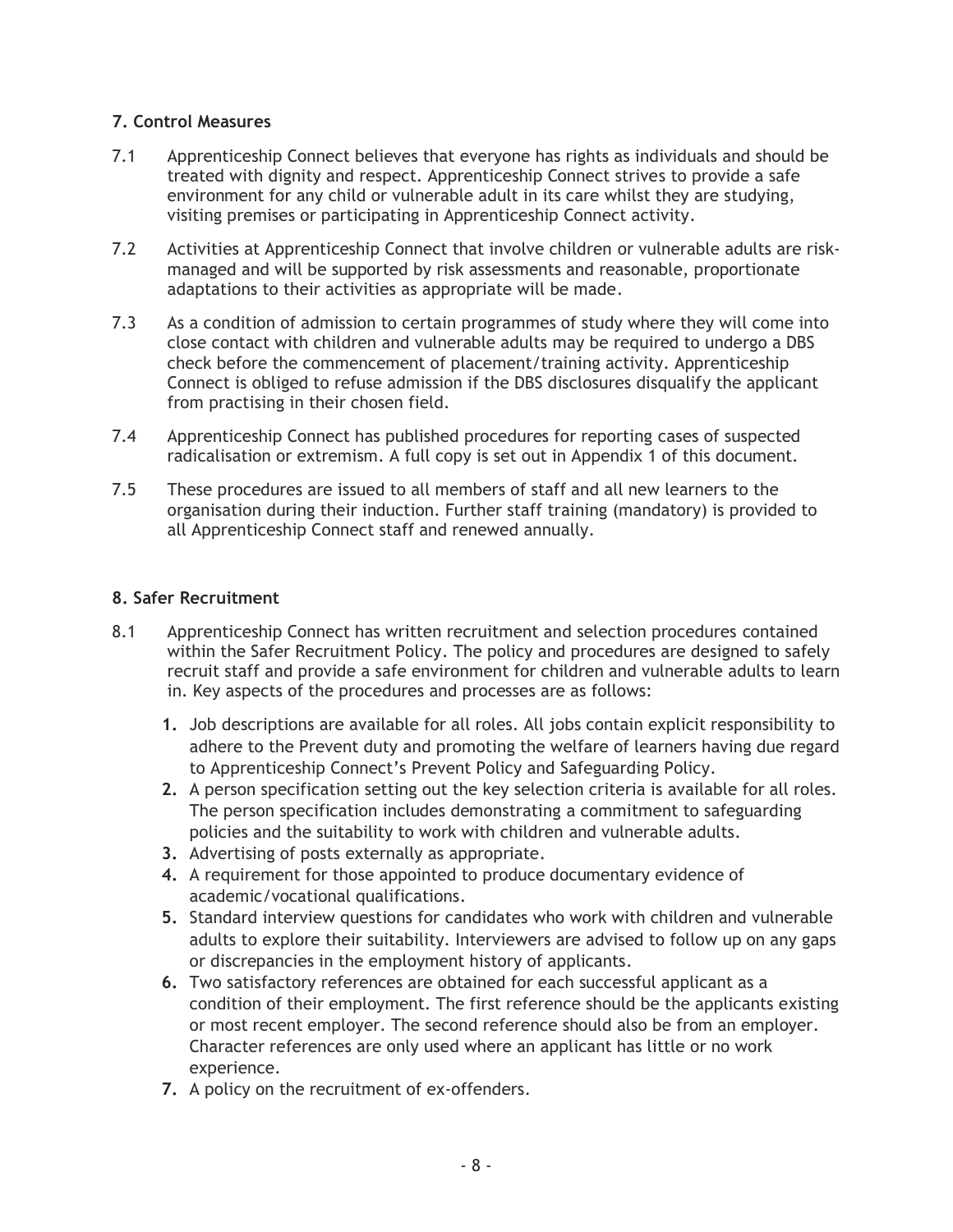- **8.** A policy on obtaining a satisfactory Disclosure and Barring Service (DBS) and 'barred list' check for appropriate positions as a condition of employment at Apprenticeship Connect.
- 8.2 Apprenticeship Connect reserves the right to deny employment to individuals where permitted criminal record checks suggest they may pose a danger to the learning community.
- 8.3 Apprenticeship Connect also reserves the right to suspend and/or dismiss staff members from employment or undertaking a specific role if the information was withheld, when requested, about their criminal record at the point of employment, or a criminal record acquired during employment.
- 8.4 DBS disclosures will be obtained for all staff and volunteers working in 'regulated positions' (as defined by the Criminal Justice and Court Service Act 2000) with children, young people or vulnerable adults as per IAS guidelines; Apprenticeship Connect where appropriate evaluates information to determine individuals' appropriateness to work in such activity.

## **9. Promoting Prevent**

- 9.1 The organisation is determined to foster a culture whereby respect for fundamental British values is commonplace. The Prevent Policy is publicised on the website, intranet and in all courses, accessible to learners.
- 9.2 All learners will receive communications at various stages about Prevent at Apprenticeship Connect including:
	- Information, advice and guidance during the induction including educating about what Prevent is, and how to report an issue.
	- Access to the Prevent Policy in the 'policies' section' in the learner's Canvas course.
	- Dedicated resources in the Information Advice and Guidance module in the learner's Canvas course.
	- Frequent reference to Prevent throughout on-programme learning.
	- Communications are sent out notifying learners of any changes, updates and information relating to Prevent.
- 9.3 The teaching, learning and assessment team embed Prevent throughout all learners' taught curriculum.
- 9.4 Progress reviews for learners (every 12 weeks) including wellbeing and welfare, and safeguarding sections.
- 9.5 Learners complete quizzes and knowledge checks during the programme to verify whether they know how to seek help from the safeguarding team.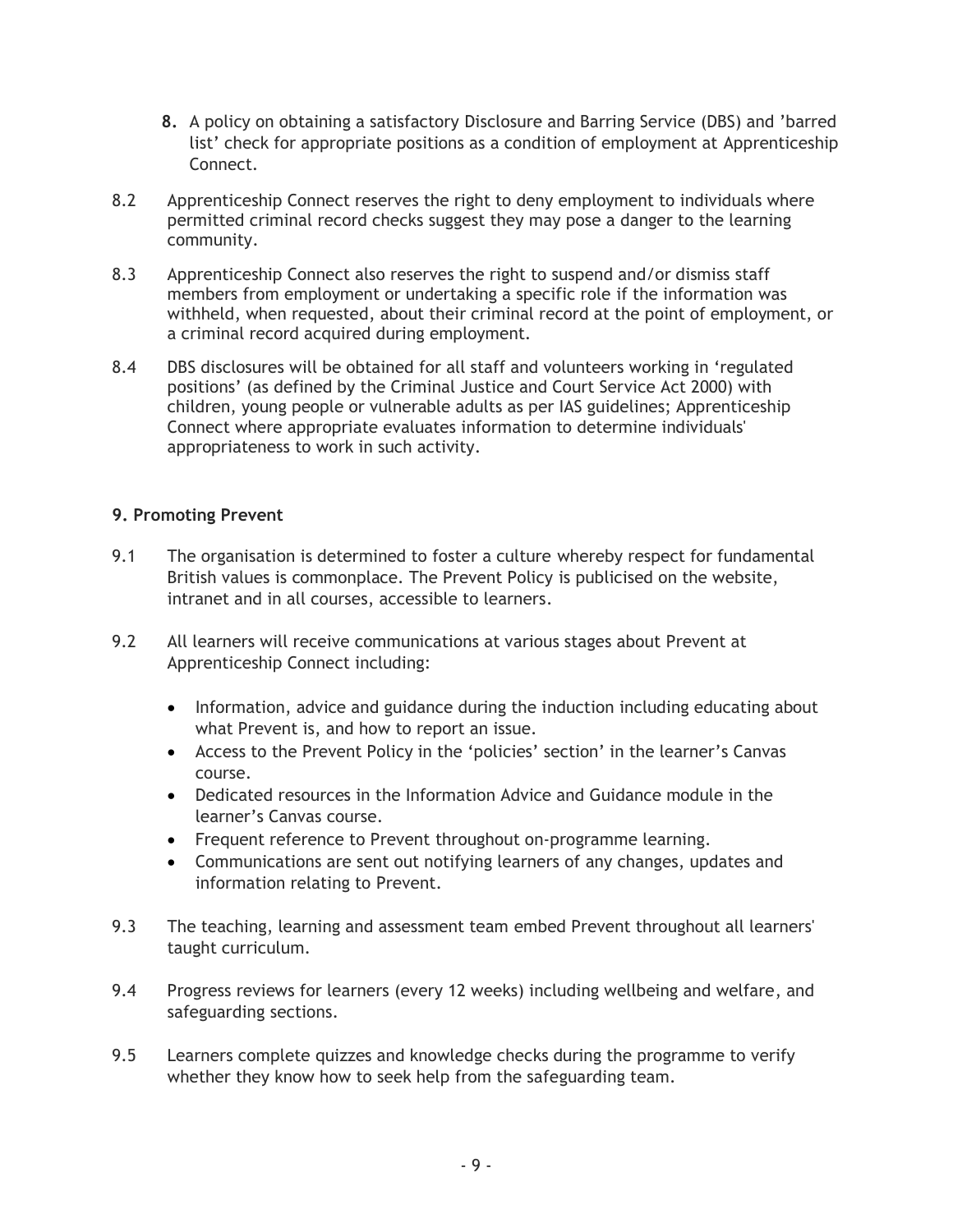- 9.6 The e-learning system Canvas features a 'help' button allowing direct access to the safeguarding team.
- 9.7 Tutor team meetings include a safeguarding meeting item at least quarterly to support the promotion of safeguarding across the provision. Prevent-specific items occur at least bi-annually.
- 9.8 Quarterly email communications will be issued to employers of current apprentices to advise about Prevent.
- 9.9 All employers are required to sign a Services Agreement recognising and committing to the Prevent Policy.
- 9.10 All staff members are required to confirm that they have read, understood and accepted the Prevent Policy.

#### **10. Training and Development**

- 10.1 All Apprenticeship Connect staff receive a Prevent induction in their first week of employment delivered by the designated safeguarding lead.
- 10.2 Members of the safeguarding team will each undertake Prevent training at least annually**.**
- 10.3 The Prevent lead will undertake training on Prevent at an advanced level at least annually.
- 10.4 Staff in the teaching, learning and assessment team will undertake general training on Prevent at least annually.
- 10.5 Staff in the teaching, learning and assessment team will undertake topic specifictraining in the risk areas identified under 'Prevent Risk Areas' above, annually.
- 10.6 All staff in the organisation will undertake Prevent training at least annually.
- 10.7 The designated safeguarding lead or Prevent lead will regularly update staff on implementing Prevent reporting procedures in monthly team meetings as required.

#### **11. IT & Online Safety**

11.1 The organisation will at its discretion monitor the usage of its IT systems to prevent access to inappropriate materials by setting appropriate levels of filters on its network.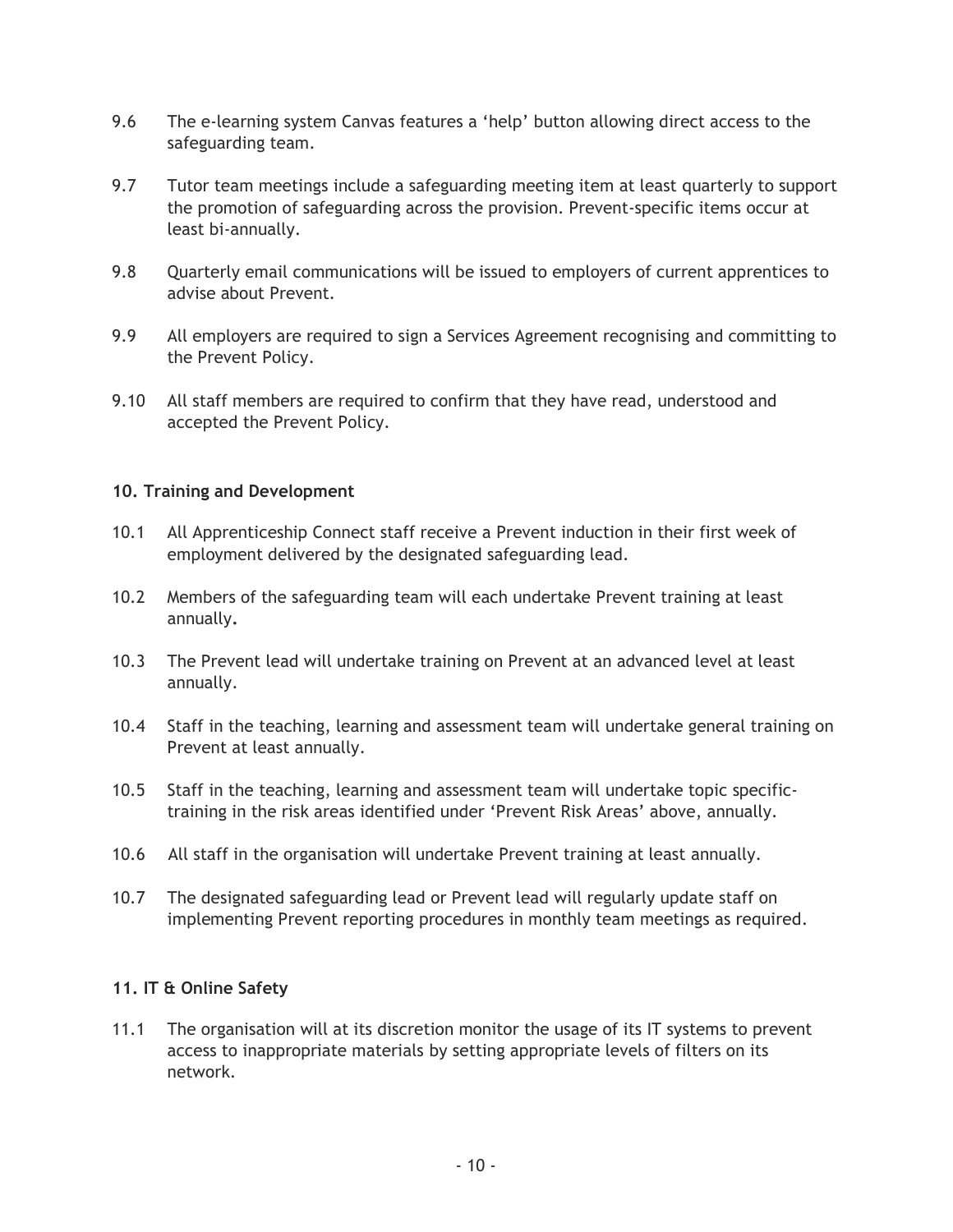- 11.2 The organisation will set filter levels to protect users within its network.
- 11.3 Accessing illegal, illicit sites on the company hardware, during lessons or through company software is strictly prohibited and individuals identified to have done so will be disciplined under the Disciplinary Policy and codes of conduct.
- 11.4 The organisation enforces the following policies to protect users and learners:
	- Cyber-security Policy
	- Cyberbullying Policy
	- Data Breach and Incident Reporting Procedure
	- Data Protection Policy
	- Electronic Communications Policy
	- Email & Intenet Policy
	- Internet Access Policy
	- Social Media Policy

#### **12. Localaised Approaches**

- 12.1 The organisation will take a localised approach when planning strategies for Prevent. The prevalence and types of risks vary between different regions. Hence, Apprenticeship Connect understands that the plan implemented in one area may not adequately identify, deal with and mitigate the most important risks.
- 12.2 The organisation will identify high prevalence/priority areas for radicalisation at the outset if it delivers in the area. The Prevent lead or another member of the safeguarding team will establish relationships and links with local Prevent coordinators to understand localised Prevent concerns.

#### **13. Prevent Self-assessment and Action Plan**

- 13.1 The organisation will undertake a Prevent Self-assessment at least annual.
- 13.2 The organisation will maintain a Prevent Action Plan that will be implemented and revisited frequently.

#### **14. External Speakers and Events**

14.1 The organisation through its External Speaker Policy ensures that all guest speakers are appropriately vetted, selected and monitored. The organisation understands that learners require diverse views to develop tolerance (a fundamental British value), achieve learning aims and understand different approaches however, learners must not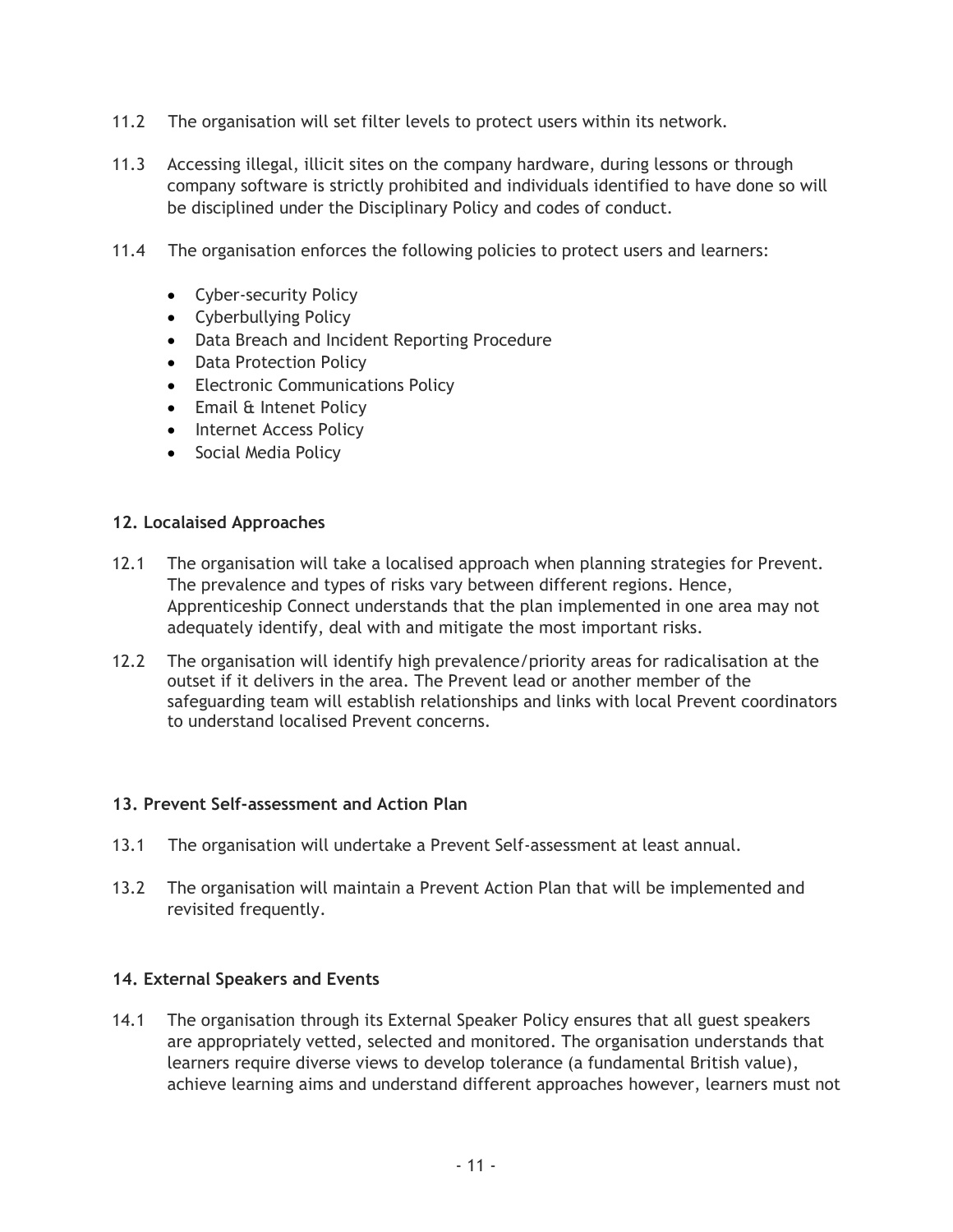be exposed to extremist views, the encouragement of terrorism and the risk of being radicalised.

14.2 When planning an event the organisation will take into account whether the views being expressed, or likely to be expressed, constitute extremist views that risk drawing people into terrorism or are shared by terrorist groups. The organisation will risk assess each planned event and make decisions in line with expressed and implied intent of the Counter Terrorism and Security Act 2015, and the Revised Prevent duty guidance: for England and Wales. Events considered high risk will only take place if the organisation can satisfy itself that any risks are mitigated for example ensuring that, where any event is being allowed to proceed, speakers with extremist views that could draw people into terrorism are challenged with opposing views as part of that same event, rather than in a separate forum.

## **15. Welfare and pastoral care/chaplaincy support**

- 15.1 Apprenticeship Connect committed to equality, diversity and inclusion. To this effect, it aims to facilitate all learners to practice their religious faiths. At relevant sites where prayer room facilities are available the organisation's 'Faith-related Activities Policy' will apply a summary of which is as follows:
	- Any learner or member of staff found to be disseminating or distributing offensive material within the prayer room will be disciplined using the relevant Disciplinary Policy.
	- Any posters, leaflets or other material displayed without permission of the organisation will be removed.
	- Concerns about radicalisation concerning prayer rooms should be raised according to the Prevent lead or another member of the safeguarding team
	- The procedures the safeguarding team will follow in the event of an issue using prayer rooms.
	- The organisation will consider adaptations to planned activities around religious points of the year for example during Ramadan when individuals may be fasting.
	- The organisation will plan extra-curricular activities carefully to ensure inclusivity.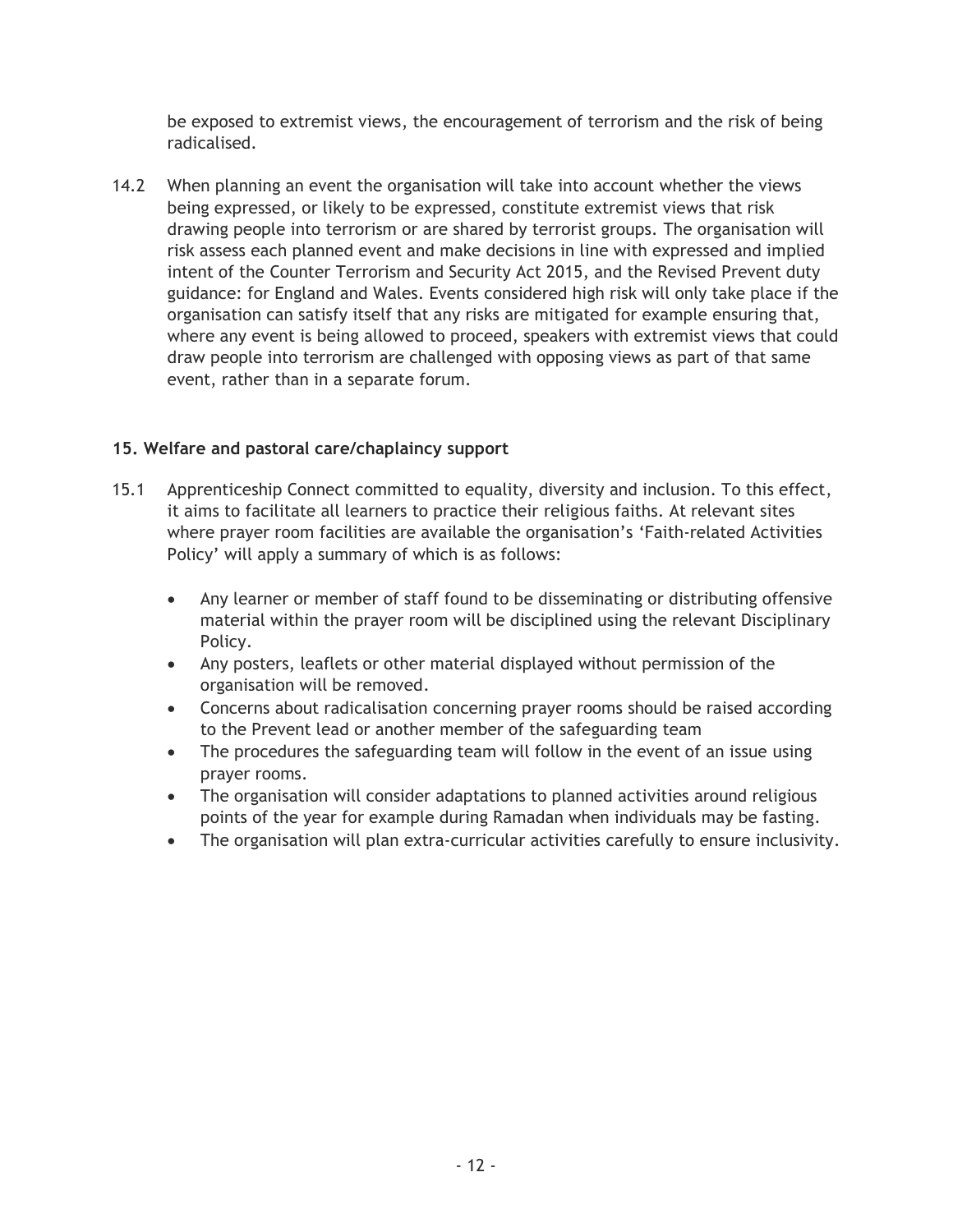# <span id="page-12-0"></span>Appendix 1

Procedures for reporting cases of suspicion of abuse.

#### **1. The Duty to Report**

1.1 Apprenticeship Connect and all its members of staff have a legal duty to report cases of suspected radicalisation or extremism. If you, as a member of staff, have concerns that a person has been abused, you MUST report this.

#### **2. What to do if you notice something you're concerned about?**

2.1 You may become aware of radicalisation:

1. You may observe signs in a learner (or any person) that lead you to suspect that they have been radicalised or are radicalisation someone else.

2. The learners (or any person) themselves may disclose to you that they may have been radicalised.

3. Someone tells you about a concern that they have about someone who is vulnerable to or has been radicalised.

2.2 The tables below give examples that may indicate that an individual is being radicalised.

## **a. Possible signs of radicalisation include:**

- Non-compliant behaviour, for example, rejecting class rules
- Sudden changes to demeanour
- Improbable explanations for injuries
- Running away
- Significant changes in behaviour without explanation
- Admission of punishment which appears excessive
- Unexplained patterns of absence
- Deterioration of work
- Fear of returning home or of parents being contacted
- 'Neurotic' behaviour
- An air of detachment
- Inappropriate emotional responses to sensitive situations
- Social isolation
- Depression/withdrawal
- Drug/solvent abuse
- Promiscuity, prostitution, provocative sexual behaviour
- Attempts to teach others about extremism
- Participation in banned online forums
- A high amount of knowledge and awareness of the dark web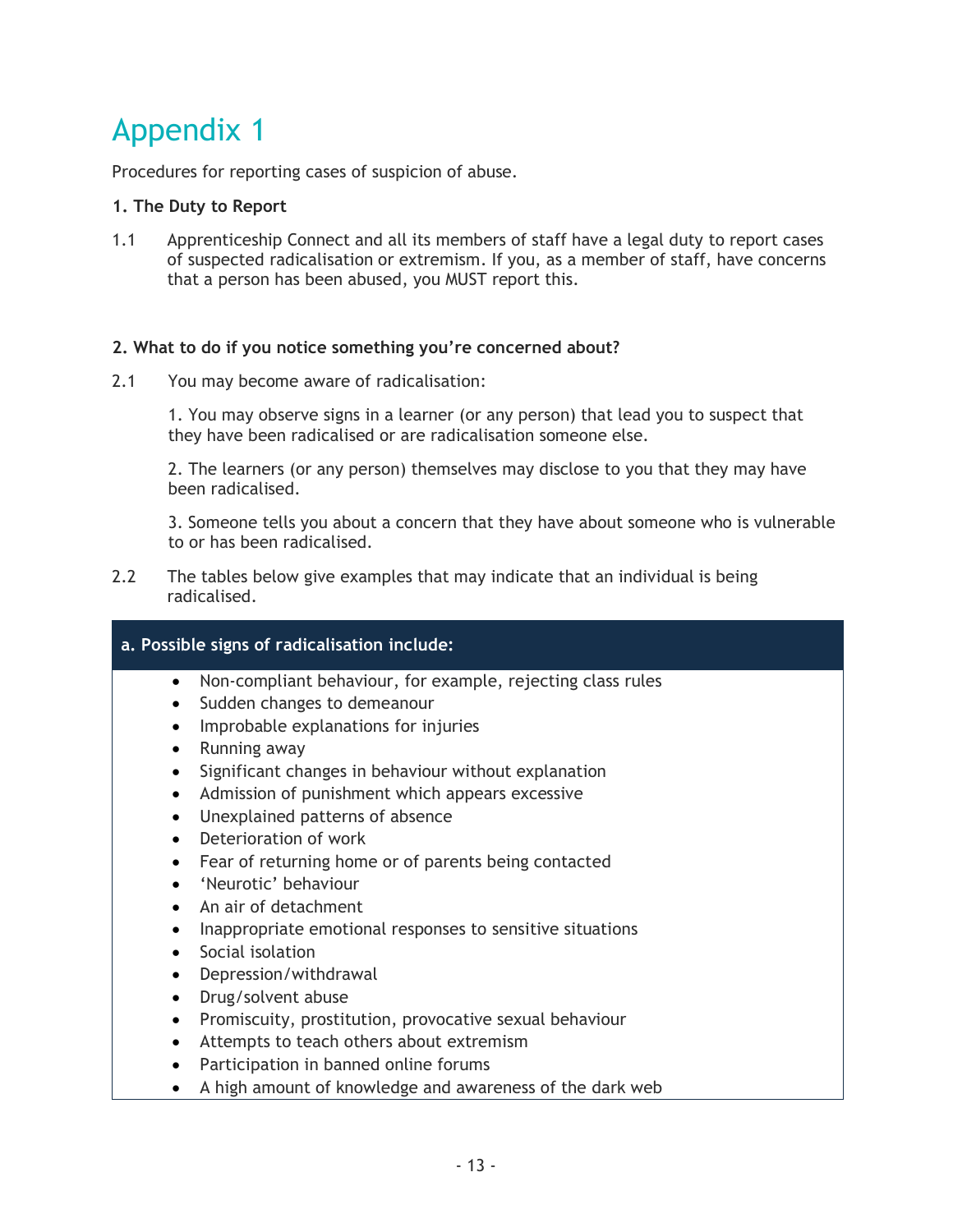- Tiredness, lethargy, listlessness
- Withdrawal from friends
- Aggressiveness, anger, and anxiety
- Unexplained gifts of money
- Sudden changes to clothing style
- Tattoos suggesting an affiliation with extremist groups
- The individual's views become increasingly extreme regarding another section of society or government policy
- Sympathy for extremist views
- Lack of tolerance for the views and opinions of others
- Excessive passion and vigour when expressing religious or political beliefs
- The individual is observed downloading, viewing or sharing extremist propaganda from the web
- The individual becomes increasingly intolerant of more moderate views
- The individual becomes withdrawn and focused on one ideology
- The individual expresses a desire/intent to take part in or support extremist activity
- 2.3 If a learner discloses to you that they (or indeed another person) have been, or are being radicalised -

## **DO**

- Listen very carefully to what they tell you
- Take what is said seriously and accept what you are told
- Stay calm and reassure the learner that they have done the right thing by talking to you
- Write down as soon as you can exactly what you have been told
- Tell them that you must pass this information on but only to those that need to be told. Tell them to whom you will report the matter

## **DO NOT**

- Panic
- Promise to keep things secret. You must refer a child or vulnerable adult who is at risk
- Lie or say that everything will be fine now that they have told you
- Criticise the abuser, especially if it as a parent or carer
- Ask lots of detailed questions. Instead, ask open questions such as 'anything else to tell me?'
- Press for answers that the learner is unwilling to give
- The person to whom the disclosure is made mustn't investigate or question the person concerned except to clarify what they have heard. This is particularly important in cases of sexual abuse.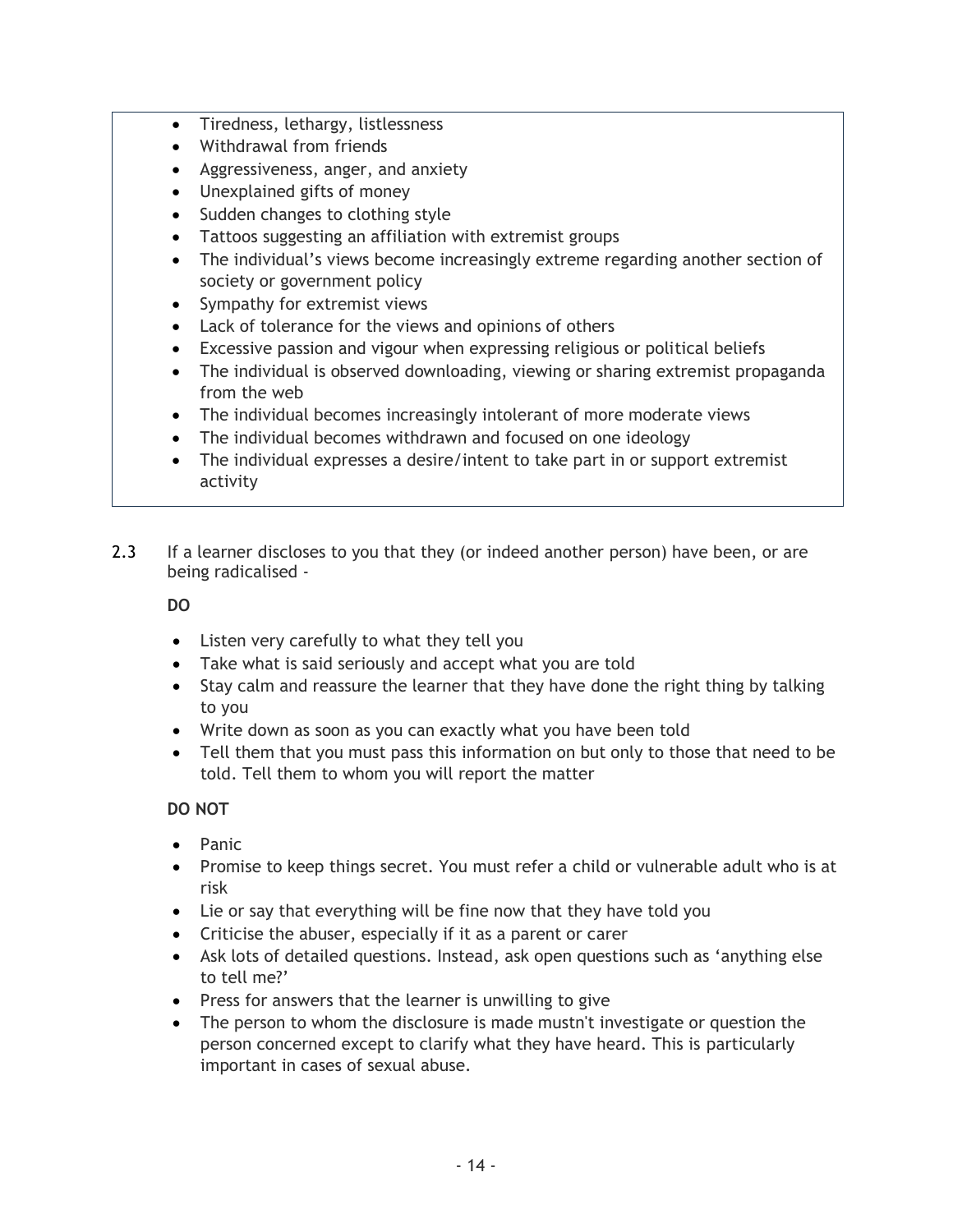- 2.4 It is very important to record, as accurately as possible, what was said to you when you received the disclosure of abuse. All written records should be handled confidentially.
- 2.5 If a child or vulnerable adult discloses to you that they or another have been radicalised, or if you suspect from what you observe that they are being abused, YOU MUST REPORT THIS to the Prevent lead.
- 2.6 If a disclosure/concern involves a member of Apprenticeship Connect staff, you must contact and report it to the Prevent lead.
- 2.7 If for any reason you are unable to contact a member of the designated team and the matter is urgent, then contact the local authority or the Police directly and report the matter to the Prevent lead at the next available opportunity.
- 2.8 In all cases, if you are concerned, the rule is to pass this on quickly and to seek help and further support rather than to worry alone or do nothing.

## **3. Referral and Case Management**

- **3.1 Procedure** 
	- **1. Referral**

A referral can be made by any individual including:

- The person that is at risk of, or has been radicalised
- The person that radicalised another person
- A member of the Apprenticeship Connect staff
- A visitor
- A parent
- A contact at an employer
- An external agency
- A partner

A referral will normally be made via telephone to the Prevent lead. However, all Prevent referrals must be followed up by using the Safeguarding Reporting Form, a confidential ticket system in the intranet MyAC. If a referral is made by a person that doesn't have access to the intranet, the Prevent lead will record the report.

#### **2. Investigation**

The Prevent lead will investigate the report thoroughly.

## **3. Referral**

The Prevent lead will take the appropriate action based on the investigation which may include referral to an external agency such as the Prevent coordinator, Channel or the Police.

When a member of staff refers to suspected radicalisation or extremism, the Prevent lead will normally refer this externally due to the severity of the risks involved, and